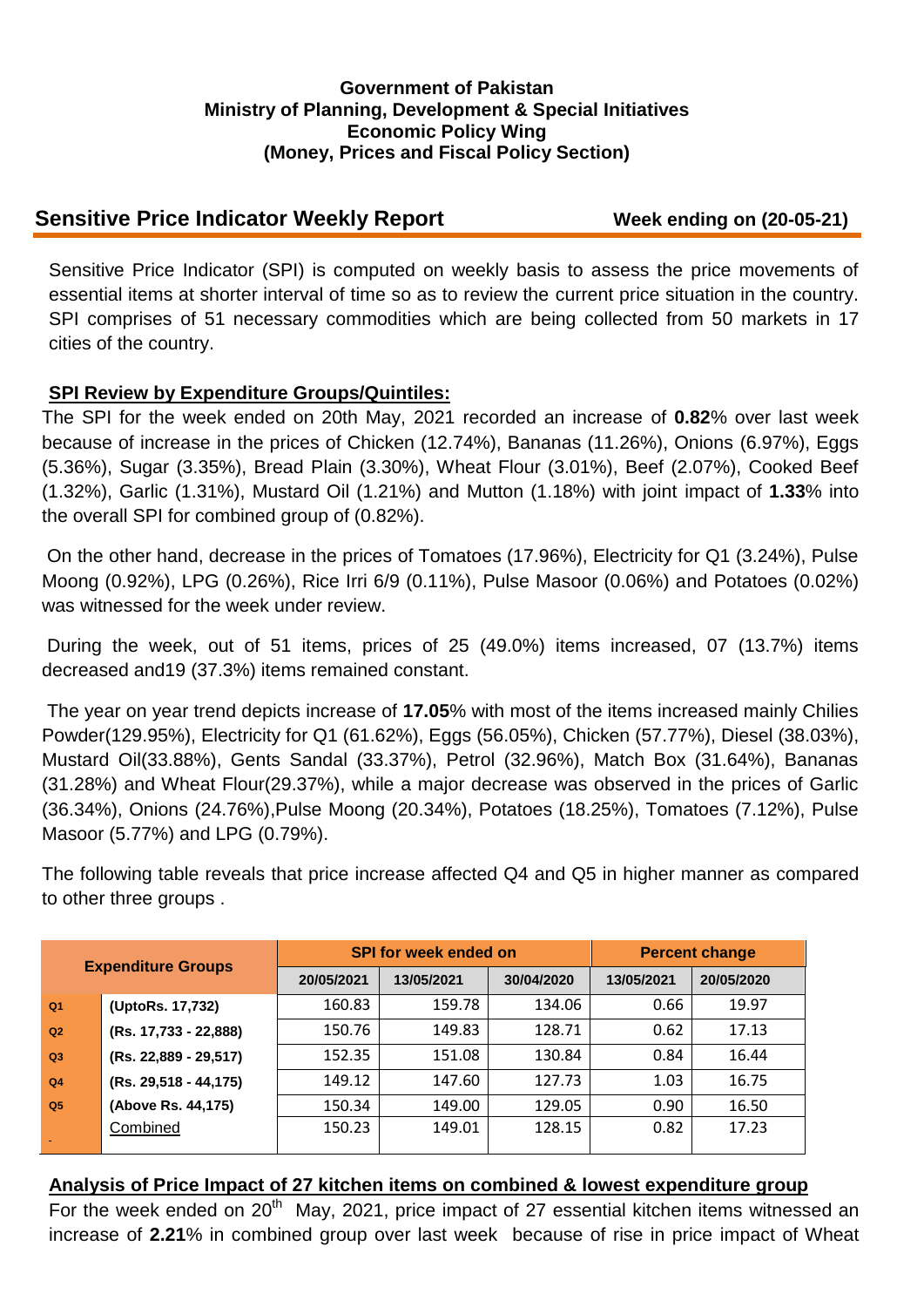Flour Bag (0.16), Beef with Bone (Average Quality) (0.18%), Bananas (0.27%), Onions (0.02%), Chicken Farm Broiler (Live) (1.02%),Sugar Refined (0.35%),Mutton (Average Quality) (0.07%), however a decline in price impact was witnessed in Potatoes (0.03%) , Tomatoes (0.11%), and Pulse Moong (0.01) .On year-on-year basis, combined group recorded a rising impact of **19.26%**  which is attributed to increase in price impact of kitchen items i.e., Wheat Flour Bag (1.74%) Rice Basmati Broken (0.30%), Chicken (3.86%), Milk Fresh (4.50%), Eggs Hen Farm (1.16%), Mutton (0.67%), Cooking Oil Dalda 5 litre tin (1.24%), Vegetable Ghee1kg Pouch (0.71%), and Sugar (1.20%).

**In lowest income group Q1, an upward price impact of 1.78% was recorded in 27 kitchen items over last week, on YOY basis Q1 witnessed an increasing price impact of 18.02%. The graph given below shows increasing price impact of 27 essential kitchen items on lowest income group continues rising trend.**



## **Average Prices of Essential Kitchen Items in Different Cities for Week Ended On 20-05-21**

| Sr.<br><b>No</b> | <b>Units</b>                 | <b>Islamabad</b> | <b>Rawalpindi</b> | Lahore  | <b>Karachi</b> | Quetta  | <b>Peshawar</b> |
|------------------|------------------------------|------------------|-------------------|---------|----------------|---------|-----------------|
| 1                | Wheat Flour Bag 20kg         | 1252.14          | 1278.78           | 1061.42 | 1305.10        | 1244.99 | 1128.47         |
| $\mathcal{P}$    | Rice Basmati Broken          | 109.00           | 99.87             | 88.78   | 110.79         | 94.91   | 90.00           |
| 3                | Mutton (Average Quality) 1kg | 1287.32          | 1286.47           | 1089.73 | 1157.68        | 1149.27 | 896.99          |
| 4                | Chicken Farm Broiler(1kg)    | 330.83           | 318.58            | 299.00  | 343.90         | 389.91  | 311.00          |
| 5                | Milk fresh (Un-boiled)       | 129.51           | 124.45            | 96.07   | 128.43         | 120.00  | 125.15          |
| 6                | Eggs Hen 1dozen              | 150.07           | 146.37            | 145.00  | 148.60         | 154.95  | 150.00          |
| 7                | Cooking Oil 5 liter          | 1540.00          | 1540.00           | 1540.00 | 1540.00        | 1540.00 | 1540.00         |
| 8                | Pulse Moong 1kg              | 250.65           | 237.85            | 235.54  | 245.94         | 269.97  | 200.00          |
| 9                | Pulse Mash 1kg               | 273.23           | 270.56            | 287.06  | 256.83         | 279.97  | 255.00          |
| 10               | Pulse Gram 1kg               | 168.90           | 160.49            | 145.54  | 159.34         | 174.95  | 150.00          |
| 11               | Potatoes                     | 56.33            | 48.65             | 51.32   | 40.00          | 44.81   | 47.37           |
| 12               | Onions 1kg                   | 47.13            | 36.69             | 25.39   | 32.91          | 34.76   | 35.20           |
| 13               | Tomatoes 1kg                 | 49.49            | 42.49             | 22.72   | 35.12          | 29.72   | 37.25           |
| 14               | Sugar Refined 1kg            | 102.47           | 99.16             | 100.00  | 102.53         | 100.00  | 100.00          |
| 15               | Petrol Super Per Liter       | 109.08           | 109.10            | 109.10  | 109.09         | 109.09  | 109.09          |